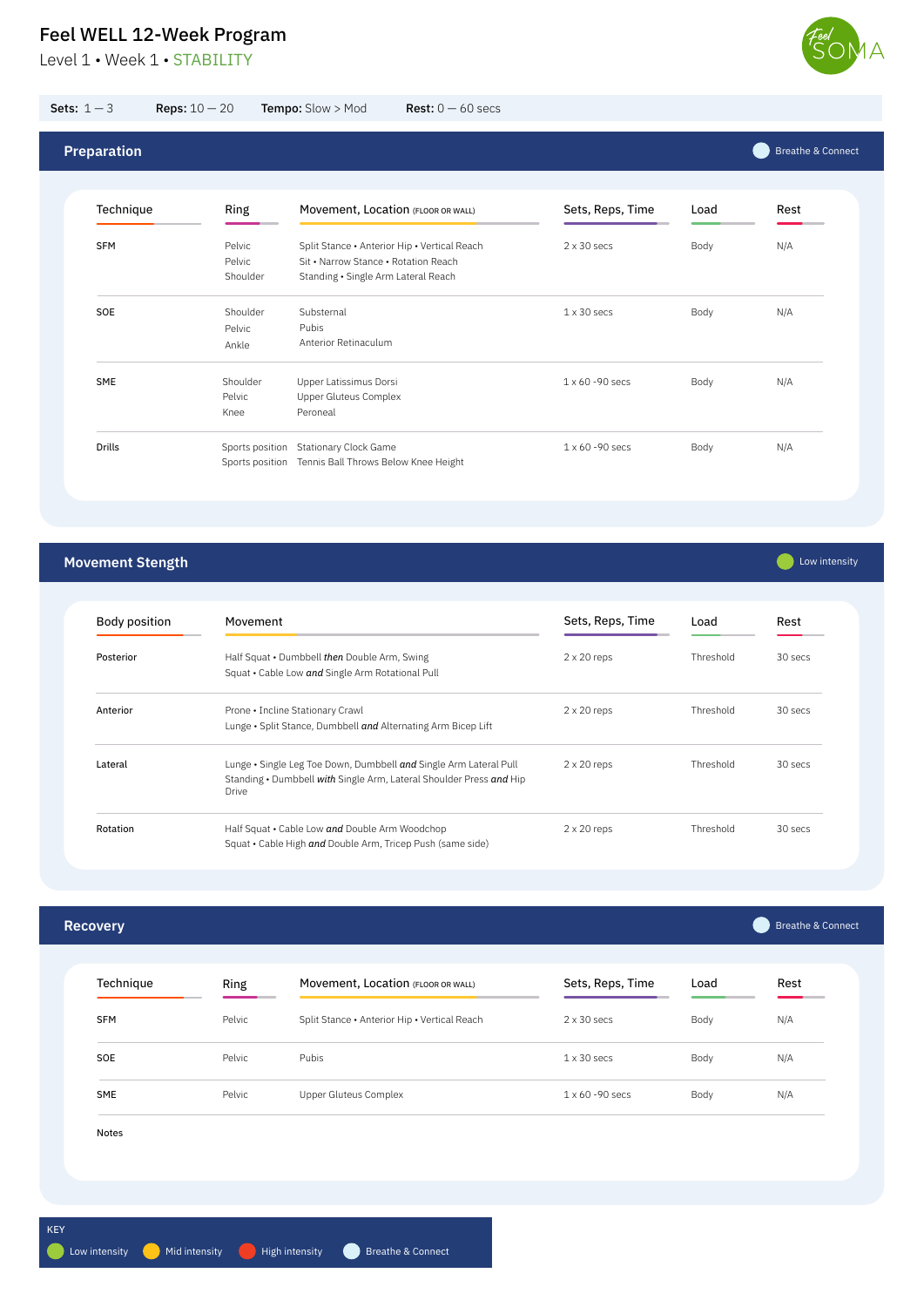Level 1 • Week 2 • STABILITY



**Recovery** Technique Ring Sets, Reps, Time Load Movement, Location (FLOOR OR WALL) Sets, Reps, Time Load Rest Breathe & Connect

|            | "סייי    | <b>THOVOILLOIL, LOOGLIOII</b> (FLOOR OR WALL) |                         | -oau | .   |
|------------|----------|-----------------------------------------------|-------------------------|------|-----|
| <b>SFM</b> | Pelvic   | Sit • Narrow stance • Rotation Reach          | $2 \times 30$ secs      | Body | N/A |
| SOE        | Shoulder | Substernal                                    | $1 \times 30$ secs      | Body | N/A |
| SME        | Knee     | Peroneal                                      | $1 \times 60 - 90$ secs | Body | N/A |
| Notes      |          |                                               |                         |      |     |
|            |          |                                               |                         |      |     |

## **Movement Stength**

**Compare Strategier** Low intensity

| Movement                                                                                                                                 | Sets, Reps, Time   | Load      | Rest    |
|------------------------------------------------------------------------------------------------------------------------------------------|--------------------|-----------|---------|
| Half Squat • Dumbbell then Single Arm, Swing<br>Squat • Cable Low and Single Arm Pull                                                    | $2 \times 20$ reps | Threshold | 30 secs |
| Prone • Incline Stationary Crawl <i>with</i> Shallow Push Up<br>Lunge • Split Stance, Dumbbell and Single Arm Bicep Lift                 | $2 \times 20$ reps | Threshold | 30 secs |
| Lunge • Lateral Step, Dumbbell then Single Arm Lateral Pull<br>Standing • Dumbbell with Alternating Lateral Shoulder Press and Hip Drive | $2 \times 20$ reps | Threshold | 30 secs |
| Squat . Cable Low and Double Arm Woodchop<br>Squat • Cable High <i>then</i> Double Arm, Tricep Push (alternating sides)                  | $2 \times 20$ reps | Threshold | 30 secs |
|                                                                                                                                          |                    |           |         |

| Sets: $1-3$        | <b>Reps:</b> $10 - 20$       | Tempo: Slow > Mod<br><b>Rest:</b> $0 - 60$ secs                                                                             |                    |      |                              |
|--------------------|------------------------------|-----------------------------------------------------------------------------------------------------------------------------|--------------------|------|------------------------------|
| <b>Preparation</b> |                              |                                                                                                                             |                    |      | <b>Breathe &amp; Connect</b> |
| Technique          | Ring                         | Movement, Location (FLOOR OR WALL)                                                                                          | Sets, Reps, Time   | Load | Rest                         |
| <b>SFM</b>         | Pelvic<br>Pelvic<br>Shoulder | Split stance • Anterior hip • Vertical Reach<br>Sit • Narrow Stance • Rotation Reach<br>Standing • Single Arm Lateral Reach | $2 \times 30$ secs | Body | N/A                          |
| SOE                | Shoulder<br>Pelvic<br>Ankle  | Substernal<br>Pubis<br>Anterior Retinaculum                                                                                 | $1 \times 30$ secs | Body | N/A                          |
| SME                | Shoulder<br>Pelvic<br>Knee   | Upper Latissimus Dorsi<br><b>Upper Gluteus Complex</b><br>Peroneal                                                          | 1 x 60 - 90 secs   | Body | N/A                          |
| <b>Drills</b>      |                              | Sports position Stationary Clock Game<br>Sports position Tennis Ball Throws Below Knee Height                               | 1 x 60 - 90 secs   | Body | N/A                          |

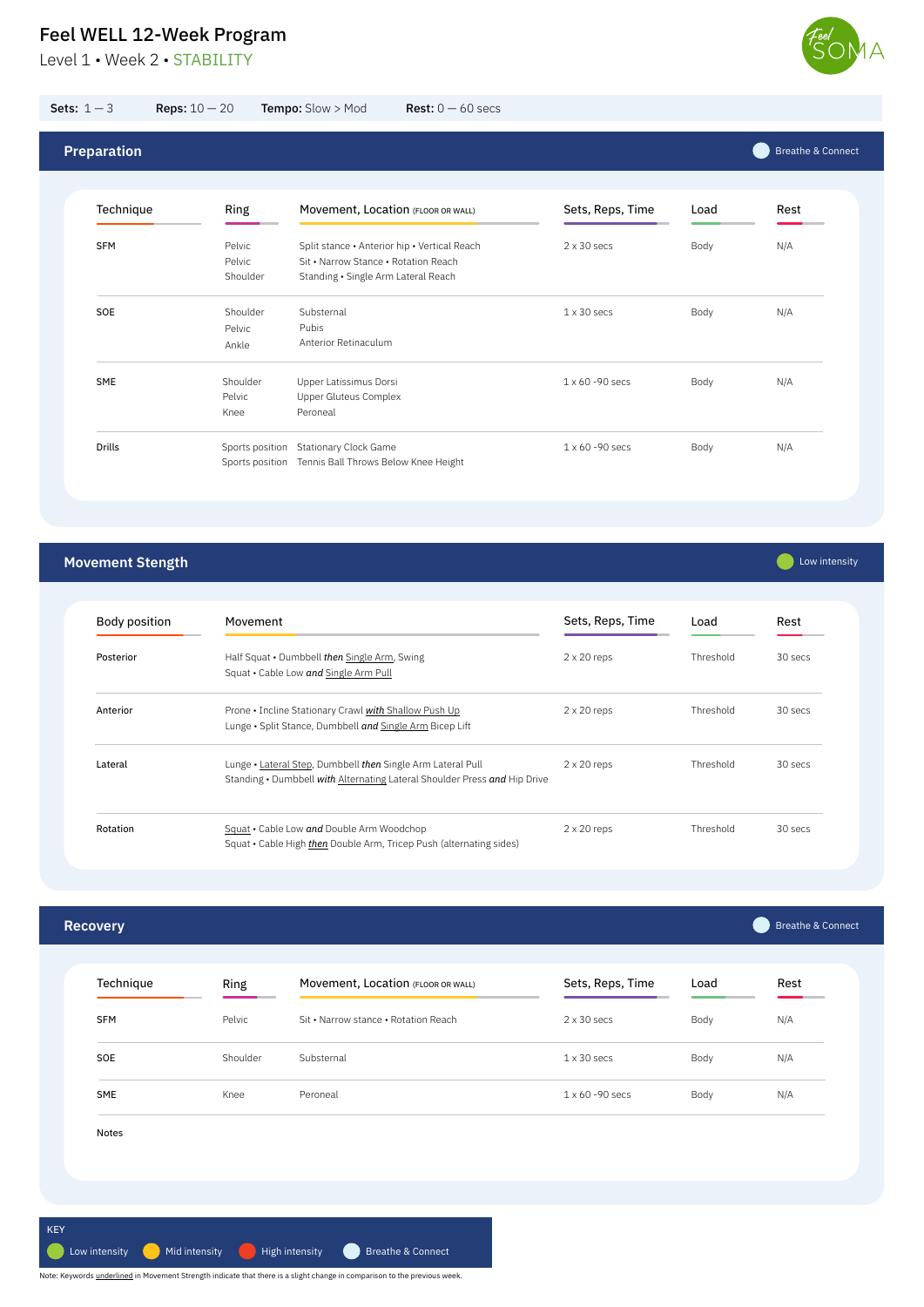Level 1 · Week 3 · STABILITY



**Recovery**

Movement, Location (FLOOR OR WALL) Sets, Reps, Time Load Rest

Load

**Company** Low intensity

| noonningao | "טייי    | <b>THOVEHICITY, EUGATION</b> (FLOOR OR WALL) | 0000, 1000, 1000        | Luu  | .   |
|------------|----------|----------------------------------------------|-------------------------|------|-----|
| <b>SFM</b> | Pelvic   | Sit • Wide Stance • Rotation Reach           | $2 \times 30$ secs      | Body | N/A |
| SOE        | Shoulder | Lateral Ribs                                 | $1 \times 30$ secs      | Body | N/A |
| SME        | Knee     | Teres Major                                  | $1 \times 60 - 90$ secs | Body | N/A |
| Notes      |          |                                              |                         |      |     |
|            |          |                                              |                         |      |     |
|            |          |                                              |                         |      |     |

Breathe & Connect

## **Movement Stength**

Rotation **Example 2** x 20 reps (Half Squat • Cable High and Double Arm Woodchop Lunge • Split Stance, Dumbbell *and* Diagonal Woodchop Threshold 30 secs Body position Posterior Movement Squat • Dumbbell *with* Double Arm, Swing Squat • Cable Low and **Double Arm Pull** 2 x 20 reps Threshold 30 secs Anterior **Prone • Incline Prone with Lateral Hand Shuffle** 2 x 20 reps Threshold 30 secs Lunge • Reverse Step, Dumbbell *then* Single Arm Bicep Lift Lateral **External Cunge •** Lateral Step, Dumbbell **and** Single Arm Lateral Push 2 x 20 reps Threshold 30 secs Lunge • Single Leg Toe Down, Dumbbell *with* Single Arm, Lateral Press *and* Hip Drive Sets, Reps, Time Load Rest

|  |  | the contract of the contract of the contract of the contract of the contract of the contract of the contract of |
|--|--|-----------------------------------------------------------------------------------------------------------------|
|  |  |                                                                                                                 |
|  |  |                                                                                                                 |

Technique Ring

|            |                            |                                                                                                           |                         |      | <b>Breathe &amp; Connect</b> |
|------------|----------------------------|-----------------------------------------------------------------------------------------------------------|-------------------------|------|------------------------------|
| Technique  | Ring                       | Movement, Location (FLOOR OR WALL)                                                                        | Sets, Reps, Time        | Load | Rest                         |
| <b>SFM</b> | Pelvic<br>Pelvic<br>Ankle  | Floor . Stationary Crawl<br>Sit • Wide Stance • Rotation Reach<br>Single Leg Balance . Rotational Reaches | $2 \times 30$ secs      | Body | N/A                          |
| SOE        | Shoulder<br>Pelvic<br>Knee | <b>Lateral Ribs</b><br><b>Illiac Crest</b><br>Medial Knee                                                 | $1 \times 30$ secs      | Body | N/A                          |
| <b>SME</b> | Shoulder<br>Pelvic<br>Knee | <b>Teres Major</b><br>Lower Gluteus Complex and Obturator Internus<br>Lower Lateral Gastrocnemius         | $1 \times 60 - 90$ secs | Body | N/A                          |

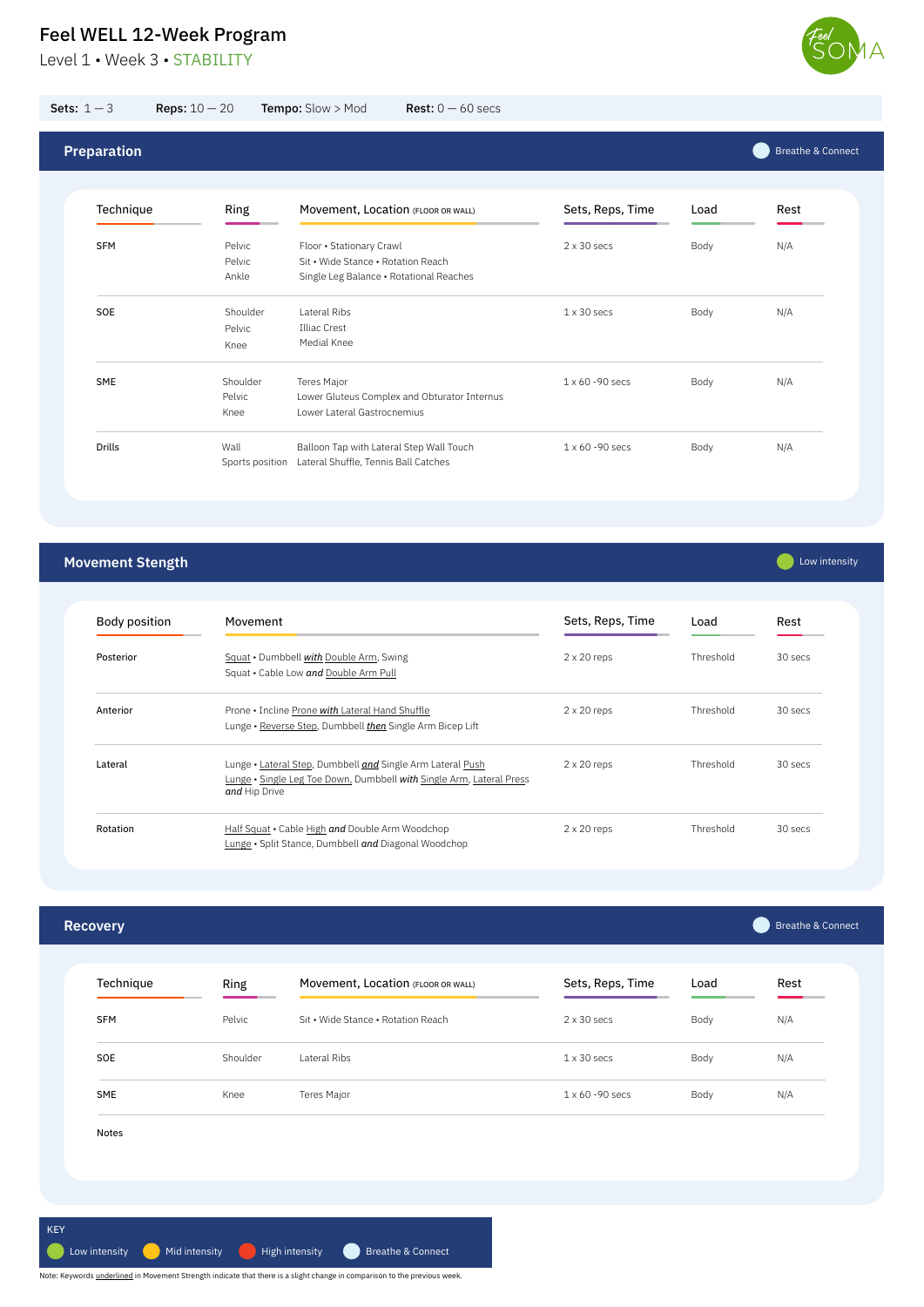Level 1 • Week 4 • STABILITY



| Technique  | Ring   | Movement, Location (FLOOR OR WALL)           | Sets, Reps, Time        | Load | Rest |
|------------|--------|----------------------------------------------|-------------------------|------|------|
| <b>SFM</b> | Ankle  | Single Leg Balance . Rotational Reaches      | $2 \times 30$ secs      | Body | N/A  |
| SOE        | Pelvic | Illiac Crest                                 | $1 \times 30$ secs      | Body | N/A  |
| SME        | Pelvic | Lower Gluteus Complex and Obturator Internus | $1 \times 60 - 90$ secs | Body | N/A  |
| Notes      |        |                                              |                         |      |      |

# **Movement Stength**

| <b>Body position</b> | Movement                                                                                                                                            | Sets, Reps, Time   | Load      | Rest    |
|----------------------|-----------------------------------------------------------------------------------------------------------------------------------------------------|--------------------|-----------|---------|
| Posterior            | Squat • Dumbbell with Single Arm, Swing<br>Squat • Cable Low and Alternating Arm Bicep Lift                                                         | $2 \times 20$ reps | Threshold | 30 secs |
| Anterior             | Prone • Incline Stationary Crawl <i>with</i> Deep Push Up<br>Lunge • Reverse Step, Dumbbell then Double Arm Bicep Lift                              | $2 \times 20$ reps | Threshold | 30 secs |
| Lateral              | Lunge • Lateral Step, Dumbbell and Single Arm Lateral Push<br>Lunge • Single Leg Toe Down, Dumbbell with Single Arm, Lateral Press<br>and Hip Drive | $2 \times 20$ reps | Threshold | 30 secs |
| Rotation             | Squat • Cable High and Double Arm Woodchop<br>Lunge • Forward Step then Medicine Ball Woodchop                                                      | $2 \times 20$ reps | Threshold | 30 secs |

**Communistry** 

| Sets: $1-3$        | <b>Reps:</b> $10 - 20$     | Tempo: Slow > Mod<br><b>Rest:</b> $0 - 60$ secs                                                           |                         |      |                              |
|--------------------|----------------------------|-----------------------------------------------------------------------------------------------------------|-------------------------|------|------------------------------|
| <b>Preparation</b> |                            |                                                                                                           |                         |      | <b>Breathe &amp; Connect</b> |
| Technique          | Ring                       | Movement, Location (FLOOR OR WALL)                                                                        | Sets, Reps, Time        | Load | Rest                         |
| <b>SFM</b>         | Pelvic<br>Pelvic<br>Ankle  | Floor . Stationary crawl<br>Sit • Wide Stance • Rotation Reach<br>Single Leg Balance · Rotational Reaches | $2 \times 30$ secs      | Body | N/A                          |
| SOE                | Shoulder<br>Pelvic<br>Knee | Lateral Ribs<br>Illiac Crest<br>Medial Knee                                                               | $1 \times 30$ secs      | Body | N/A                          |
| <b>SME</b>         | Shoulder<br>Pelvic<br>Knee | Teres Major<br>Lower Gluteus Complex and Obturator Internus<br>Lower Lateral Gastrocnemius                | $1 \times 60 - 90$ secs | Body | N/A                          |
| <b>Drills</b>      | Wall<br>Sports position    | Balloon Tap with Lateral Step Wall Touch<br>Lateral Shuffle, Tennis Ball Catches                          | $1 \times 60 - 90$ secs | Body | N/A                          |

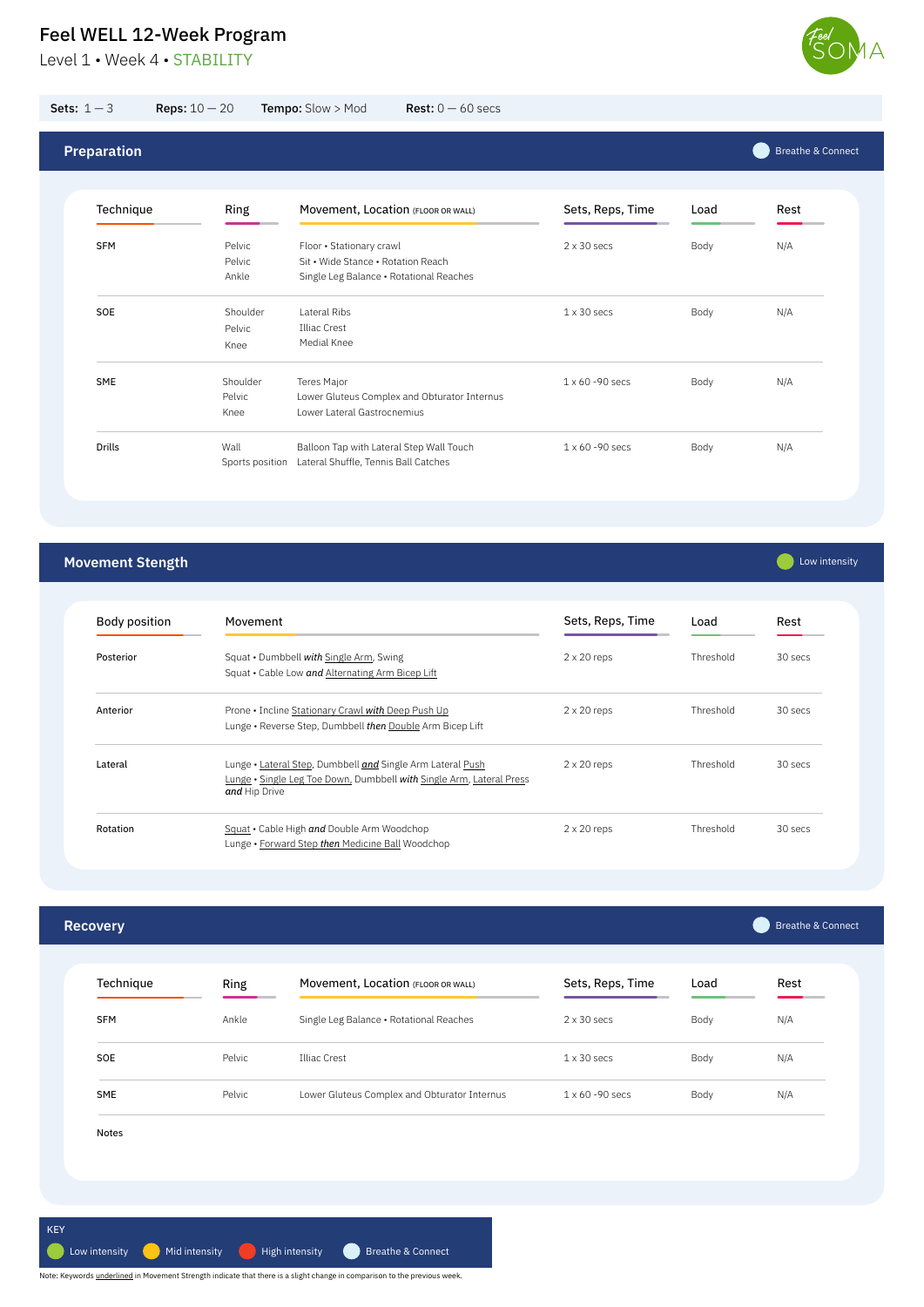Level 1 · Week 5 · STRENGTH



 $on$ nect

Mid intensity

| SME   | Knee | Peroneal | 1 x 60 -90 secs | Body | N/A |
|-------|------|----------|-----------------|------|-----|
|       |      |          |                 |      |     |
| Notes |      |          |                 |      |     |
|       |      |          |                 |      |     |
|       |      |          |                 |      |     |
|       |      |          |                 |      |     |

| <b>Recovery</b> |        |                                    |                    |      | Breathe & Connect |
|-----------------|--------|------------------------------------|--------------------|------|-------------------|
| Technique       | Ring   | Movement, Location (FLOOR OR WALL) | Sets, Reps, Time   | Load | Rest              |
| SOE             | Pelvic | Pubis                              | $1 \times 30$ secs | Body | N/A               |

## **Movement Stength (Circuit)**

| <b>Sets:</b> $3 - 8$ | <b>Reps:</b> $1 - 12$ | <b>Tempo: Mod &gt; Fast</b>     | <b>Rest:</b> $0 - 3$ mins          |                    |      |              |
|----------------------|-----------------------|---------------------------------|------------------------------------|--------------------|------|--------------|
| <b>Preparation</b>   |                       |                                 |                                    |                    |      | Breathe & Co |
| Technique            | Ring                  |                                 | Movement, Location (FLOOR OR WALL) | Sets, Reps, Time   | Load | Rest         |
| <b>SOE</b>           | Pelvic                | Shoulder<br>Substernal<br>Pubis |                                    | $1 \times 30$ secs | Body | N/A          |

Body position Self Fascial Mobiliser Movement 1. Single Leg Step Around 2. Single Leg Balance, Lateral Reaches 3. Reverse Step, Vertical Reach 4. Standing • Single Arm Lateral Reach 4 x 45 secs Threshold N/A M<mark>ovement Strength</mark> 5. Squat • Dumbbell with Single Arm Swing the state of the secs that the Show Squat Poly And N<br>A secs the Show Show National And National State of National And National And National Square of National A Drill 4 x 45 secs Threshold 60 - 90 secs 9. Sports position • Stepping Positions Sets, Reps, Time Load Rest 6. Lunge • Reverse Step, Dumbbell *and* Alternating Arm, Bicep Lift 7. Lunge • Single Leg Toe Down, Dumbbell *with* Alternating Arm Lateral Press *and* Hip Drive 8. Lunge • Forward Step, *then* Medicine Ball Woodchop

SME Shoulder 1 x 60 -90 secs Body N/A Upper Latissimus Dorsi

Drills Sports position Stationary, Alternating Arm Rotational Reach 1 x 60 -90 secs Body Body N/A

Pelvic Knee

Upper Gluteus Complex

Peroneal

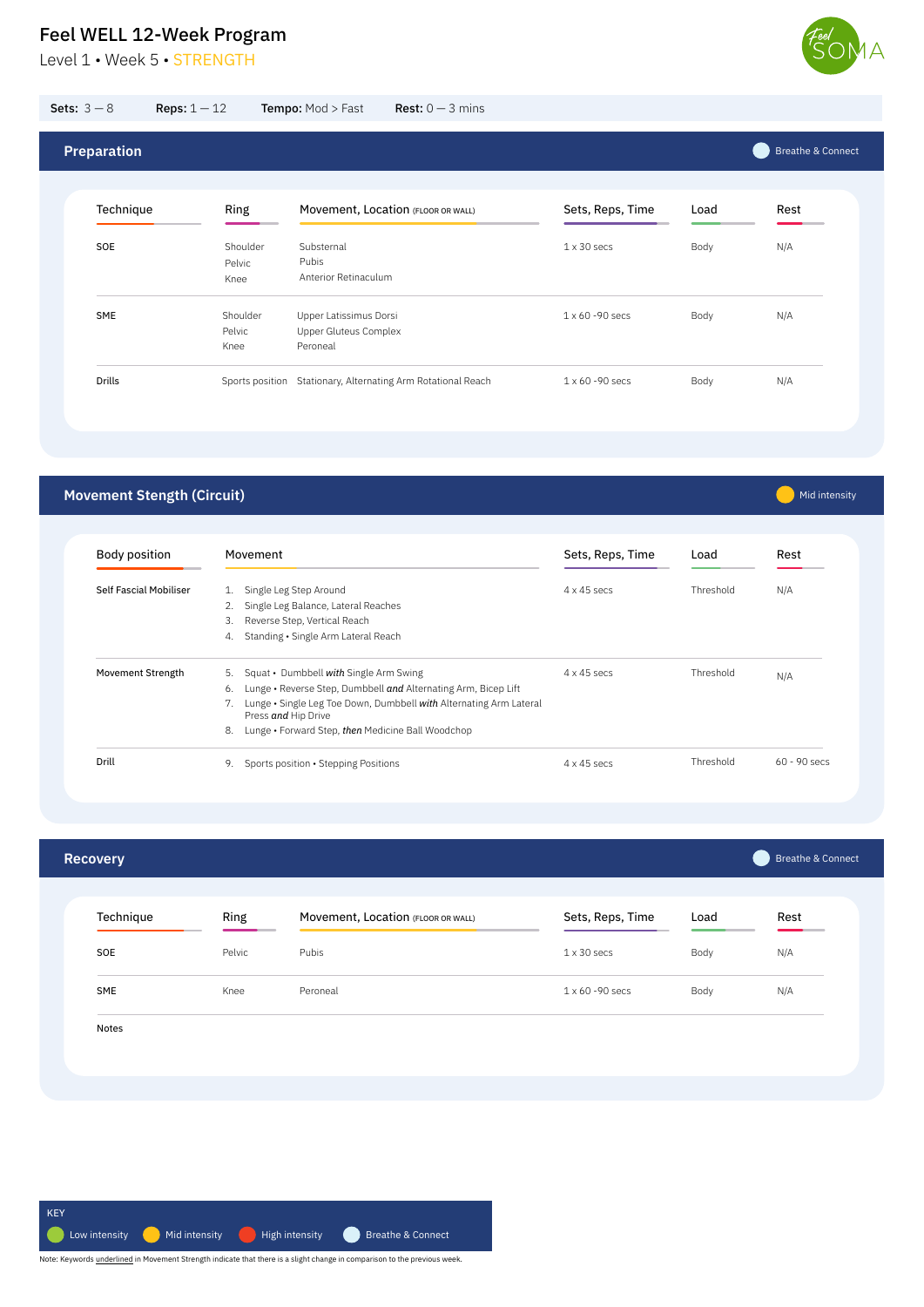Level 1 • Week 6 • STRENGTH



| SME   | Knee | Peroneal | 1 x 60 -90 secs | Body | N/A |
|-------|------|----------|-----------------|------|-----|
|       |      |          |                 |      |     |
| Notes |      |          |                 |      |     |
|       |      |          |                 |      |     |
|       |      |          |                 |      |     |
|       |      |          |                 |      |     |

| <b>Recovery</b> |        |                                    |                    |      | <b>Breathe &amp; Connect</b> |
|-----------------|--------|------------------------------------|--------------------|------|------------------------------|
| Technique       | Ring   | Movement, Location (FLOOR OR WALL) | Sets, Reps, Time   | Load | Rest                         |
| SOE             | Pelvic | Pubis                              | $1 \times 30$ secs | Body | N/A                          |

## **Movement Stength (Circuit)**

| Body position                 | Movement                                                   | Sets, Reps, Time   | Load      | Rest           |  |
|-------------------------------|------------------------------------------------------------|--------------------|-----------|----------------|--|
| <b>Self Fascial Mobiliser</b> | Split Stance Anterior Hip Vertical Reach<br>1.             | $4 \times 45$ secs | Threshold | N/A            |  |
|                               | Floor Stationary Crawl<br>2.                               |                    |           |                |  |
|                               | Reverse Step, Vertical Reach<br>3.                         |                    |           |                |  |
|                               | Standing • Single Arm Lateral Reach<br>4.                  |                    |           |                |  |
| Movement Strength             | Squat • Cable Low and Alternating Arm Bicep Lift<br>5.     | $4 \times 45$ secs | Threshold | N/A            |  |
|                               | Prone • Incline Stationary Crawl with Deep Push Up<br>6.   |                    |           |                |  |
|                               | Lunge • Lateral Step, Dumbbell and Double Arm Lateral Push |                    |           |                |  |
|                               | Squat • Cable High, and Double Arm Woodchop<br>8.          |                    |           |                |  |
| Drill                         | Sports position • Stepping Positions<br>9.                 | $4 \times 45$ secs | Threshold | $60 - 90$ secs |  |

| <b>Sets:</b> $3 - 8$ | <b>Reps:</b> $1 - 12$      | Tempo: Mod > Fast                                      | <b>Rest:</b> $0 - 3$ mins          |                         |      |                              |
|----------------------|----------------------------|--------------------------------------------------------|------------------------------------|-------------------------|------|------------------------------|
| <b>Preparation</b>   |                            |                                                        |                                    |                         |      | <b>Breathe &amp; Connect</b> |
| Technique            | Ring                       |                                                        | Movement, Location (FLOOR OR WALL) | Sets, Reps, Time        | Load | Rest                         |
| SOE                  | Shoulder<br>Pelvic<br>Knee | Substernal<br>Pubis<br>Anterior Retinaculum            |                                    | $1 \times 30$ secs      | Body | N/A                          |
| <b>SME</b>           | Shoulder<br>Pelvic         | Upper Latissimus Dorsi<br><b>Upper Gluteus Complex</b> |                                    | $1 \times 60 - 90$ secs | Body | N/A                          |

Drills Sports position Stationary, Alternating Arm Rotational Reach 1 x 60 -90 secs Body Body N/A

Knee

Peroneal

**Mid intensity** 

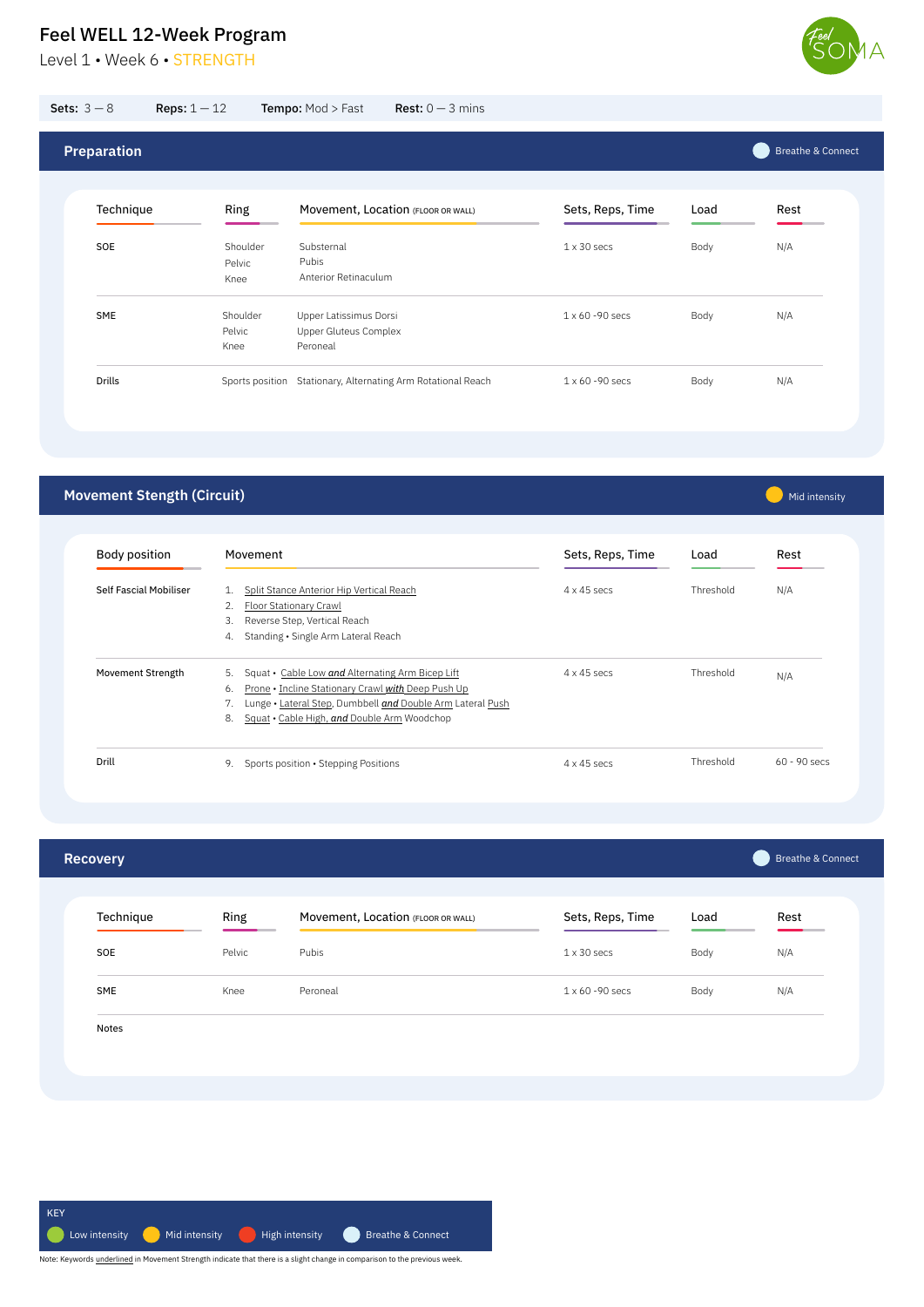Level 1 · Week 7 · STRENGTH



Breathe & Connect

**Mid intensity** 

| SME   | Knee | Peroneal | 1 x 60 -90 secs | Body | N/A |
|-------|------|----------|-----------------|------|-----|
|       |      |          |                 |      |     |
| Notes |      |          |                 |      |     |
|       |      |          |                 |      |     |
|       |      |          |                 |      |     |
|       |      |          |                 |      |     |

| <b>Recovery</b> |        |                                    |                    |      | Breathe & Connect |
|-----------------|--------|------------------------------------|--------------------|------|-------------------|
| Technique       | Ring   | Movement, Location (FLOOR OR WALL) | Sets, Reps, Time   | Load | Rest              |
| SOE             | Pelvic | Pubis                              | $1 \times 30$ secs | Body | N/A               |

## **Movement Stength (Circuit)**

| Sets: $3-8$        | <b>Reps:</b> $1-12$ <b>Tempo:</b> Mod > Fast <b>Rest:</b> $0-3$ mins |  |
|--------------------|----------------------------------------------------------------------|--|
|                    |                                                                      |  |
| <b>Preparation</b> |                                                                      |  |

Body position Self Fascial Mobiliser Movement 1. Sit · Wide Stance Rotation Reach 2. Single Leg Step, around *with* Lateral Hip Drive 3. Prone Hip Swing 4. Standing • Single Arm Rotational Reach 4 x 45 secs Threshold N/A M<mark>ovement Strength</mark> 5. Lunge • <u>Lateral Step, Cable High</u> *then* <u>Single Arm Pull</u> 4 x 45 secs Threshold <sub>N/A</sub> Drill 4 x 45 secs Threshold 60 - 90 secs 9. Sports position • Pitta Patta, Alternating Feet Sets, Reps, Time Load Rest 6. Standing • Cable High, *then* Single Arm, Horizontal Push 7. Lunge • Lateral Step, Dumbbell *and* Single Arm Lateral Push 8. Lunge • Lateral Step, Cable Low, *and* Double Arm Woodchop

| Technique     | Ring     | Movement, Location (FLOOR OR WALL)           | Sets, Reps, Time        | Load | Rest |
|---------------|----------|----------------------------------------------|-------------------------|------|------|
| SOE           | Shoulder | Lateral Ribs                                 | $1 \times 30$ secs      | Body | N/A  |
|               | Pelvic   | Illiac Crest                                 |                         |      |      |
|               | Knee     | Medial Knee                                  |                         |      |      |
| <b>SME</b>    | Shoulder | <b>Teres Major</b>                           | $1 \times 60 - 90$ secs | Body | N/A  |
|               | Pelvic   | Lower Gluteus Complex and Obturator Internus |                         |      |      |
|               | Knee     | Lower Lateral Gastrocnemius                  |                         |      |      |
| <b>Drills</b> | Wall     | <b>Balloon Taps</b>                          | $1 \times 60 - 90$ secs | Body | N/A  |

![](_page_6_Figure_9.jpeg)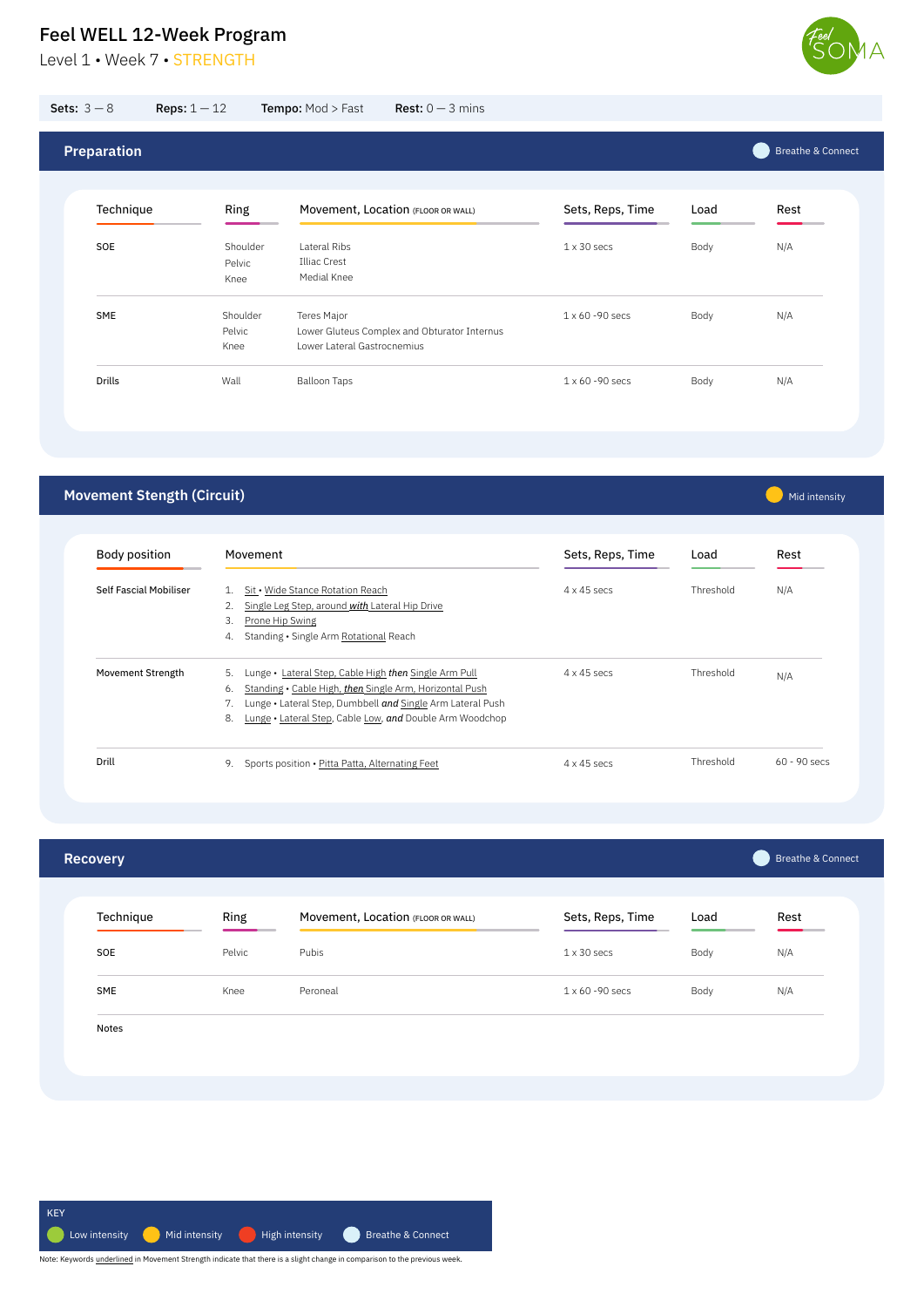Level 1 • Week 8 • STRENGTH

High intensity

| SME   | Ankle | Lower Lateral Gastrocnemius | 1 x 60 -90 secs | Body | N/A |  |
|-------|-------|-----------------------------|-----------------|------|-----|--|
|       |       |                             |                 |      |     |  |
| Notes |       |                             |                 |      |     |  |
|       |       |                             |                 |      |     |  |
|       |       |                             |                 |      |     |  |
|       |       |                             |                 |      |     |  |

| <b>Recovery</b> |      |                                    |                    |      | Breathe & Connect |
|-----------------|------|------------------------------------|--------------------|------|-------------------|
| Technique       | Ring | Movement, Location (FLOOR OR WALL) | Sets, Reps, Time   | Load | Rest              |
| SOE             | Knee | Medial Knee                        | $1 \times 30$ secs | Body | N/A               |

## **Movement Stength (Circuit)**

| <b>Body position</b>          | Movement                                                                                  | Sets, Reps, Time   | Load      | Rest           |  |
|-------------------------------|-------------------------------------------------------------------------------------------|--------------------|-----------|----------------|--|
| <b>Self Fascial Mobiliser</b> | Standing • Single Arm Vertical Reach with Knee Drive<br>1.                                | $4 \times 45$ secs | Threshold | N/A            |  |
|                               | Anterior Knee Drive with Rotation<br>2.                                                   |                    |           |                |  |
|                               | 3.<br>Prone Cross Leg Reach                                                               |                    |           |                |  |
|                               | Split Stance • Wide • Inner Hip Mobiliser<br>4.                                           |                    |           |                |  |
| Movement Strength             | 5.<br>Lunge • Lateral Step, Cable High then Single Arm Pull, High Across Body 4 x 45 secs |                    | Threshold | N/A            |  |
|                               | Standing • Cable High, then Single Arm Pull, High Across Body<br>6.                       |                    |           |                |  |
|                               | Lunge • Lateral Step, Dumbbell and Alternating Arms Lateral Push<br>7.                    |                    |           |                |  |
|                               | Lunge • Lateral Step, Cable Low, and Double Arm Woodchop<br>8.                            |                    |           |                |  |
| Drill                         | Sports position • Pitta Patta, Alternating Feet<br>9.                                     | $4 \times 45$ secs | Threshold | $60 - 90$ secs |  |

| <b>Preparation</b> |  | Breathe & Connect |
|--------------------|--|-------------------|
|                    |  |                   |

| Ring     | Movement, Location (FLOOR OR WALL)           | Sets, Reps, Time        | Load | Rest |
|----------|----------------------------------------------|-------------------------|------|------|
| Shoulder | Lateral Ribs                                 | $1 \times 30$ secs      | Body | N/A  |
| Pelvic   | Illiac Crest                                 |                         |      |      |
| Knee     | Medial Knee                                  |                         |      |      |
| Shoulder | Teres Major                                  | $1 \times 60 - 90$ secs | Body | N/A  |
| Pelvic   | Lower Gluteus Complex and Obturator Internus |                         |      |      |
| Knee     | Lower Lateral Gastrocnemius                  |                         |      |      |
| Wall     | <b>Balloon Taps</b>                          | $1 \times 60 - 90$ secs | Body | N/A  |
|          |                                              |                         |      |      |

![](_page_7_Figure_9.jpeg)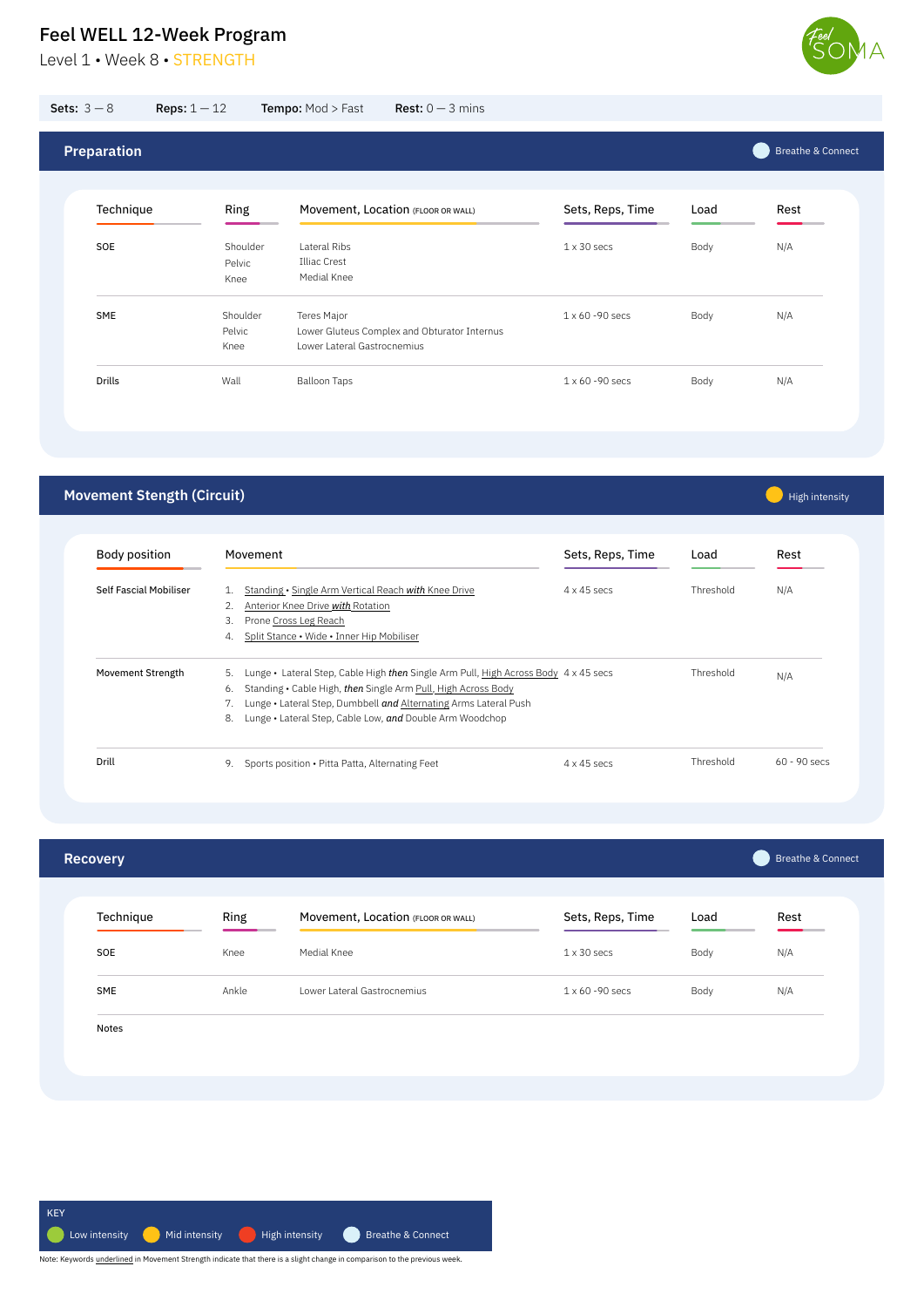Level 1 • Week 9 • POWER

![](_page_8_Picture_2.jpeg)

### **Recovery**

Breathe & Connect

| Technique  | <b>Ring</b>                  | Movement, Location (FLOOR OR WALL)                              | Sets, Reps, Time   | Load | Rest |
|------------|------------------------------|-----------------------------------------------------------------|--------------------|------|------|
| <b>SOE</b> | Pelvic<br>Pelvic<br>Shoulder | Anterior Hip Capsule<br>Greater Trochanter<br>T-Spine / Scapula | $1 \times 30$ secs | Body | N/A  |

|       | Knee  |                            |  |  |
|-------|-------|----------------------------|--|--|
|       |       | Long Adductors             |  |  |
|       | Ankle | Lower Medial Gastrocnemius |  |  |
|       |       |                            |  |  |
|       |       |                            |  |  |
| Notes |       |                            |  |  |
|       |       |                            |  |  |
|       |       |                            |  |  |
|       |       |                            |  |  |
|       |       |                            |  |  |

### **Movement Stength (Perform as Written)**

High intensity

| <b>Sets:</b> $3 - 8$ | <b>Reps:</b> $1 - 12$        | <b>Tempo:</b> Fast > Explosive                                         | <b>Rest:</b> $0 - 3$ mins |                         |      |                              |
|----------------------|------------------------------|------------------------------------------------------------------------|---------------------------|-------------------------|------|------------------------------|
| <b>Preparation</b>   |                              |                                                                        |                           |                         |      | <b>Breathe &amp; Connect</b> |
| Technique            | Ring                         | Movement, Location (FLOOR OR WALL)                                     |                           | Sets, Reps, Time        | Load | Rest                         |
| SOE                  | Pelvic<br>Pelvic<br>Shoulder | Anterior Hip Capsule<br><b>Greater Trochanter</b><br>T-Spine / Scapula |                           | $1 \times 30$ secs      | Body | N/A                          |
| SME                  | Knee<br>Knee<br>Ankle        | Tibialis Anterior<br>Long Adductors<br>Lower Medial Gastrocnemius      |                           | $1 \times 60 - 90$ secs | Body | N/A                          |

Body position Self Fascial Mobiliser Movement Strength Drill Movement 1. Split Stance Anterior Hip Vertical Reach 2. Squat • Cable Low *and* Single Arm Rotational Pull 3. Sports Position • Stationary Clock Game 3 x 30 secs 3 x 45 secs 3 x 30 secs Threshold Threshold Threshold N/A N/A 60 - 90 secs Sets, Reps, Time Load Rest Self Fascial Mobiliser Movement Strength Drill 4. Sit • Narrow Stance, Rotation Reach 5. Lunge • Split Stance, Dumbbell *and* Alternating Arm Bicep Lift 6. Sports Position • Lateral Step Clock Game 3 x 30 secs 3 x 45 secs 3 x 30 secs Threshold Threshold Threshold N/A N/A 60 - 90 secs Self Fascial Mobiliser Movement Strength Drill Self Fascial Mobiliser Movement Strength Drill 7. Standing • Single Arm Lateral Reach 8. Standing • Dumbbell *with* Single Arm Lateral Shoulder Press *and* Hip Drive 9. Pitta Patta • Lateral Shuffle Clock Game 10. Floor Stationary Crawl 11. Squat • Cable High *and* Double Arm, Tricep Push (same side) 12. Pitta Patta • Lateral Shuffle Clock Game 3 x 30 secs 3 x 45 secs 3 x 30 secs 3 x 30 secs 3 x 45 secs 3 x 30 secs Threshold Threshold Threshold Threshold Threshold Threshold N/A N/A 60 - 90 secs N/A N/A 60 - 90 secs

![](_page_8_Figure_10.jpeg)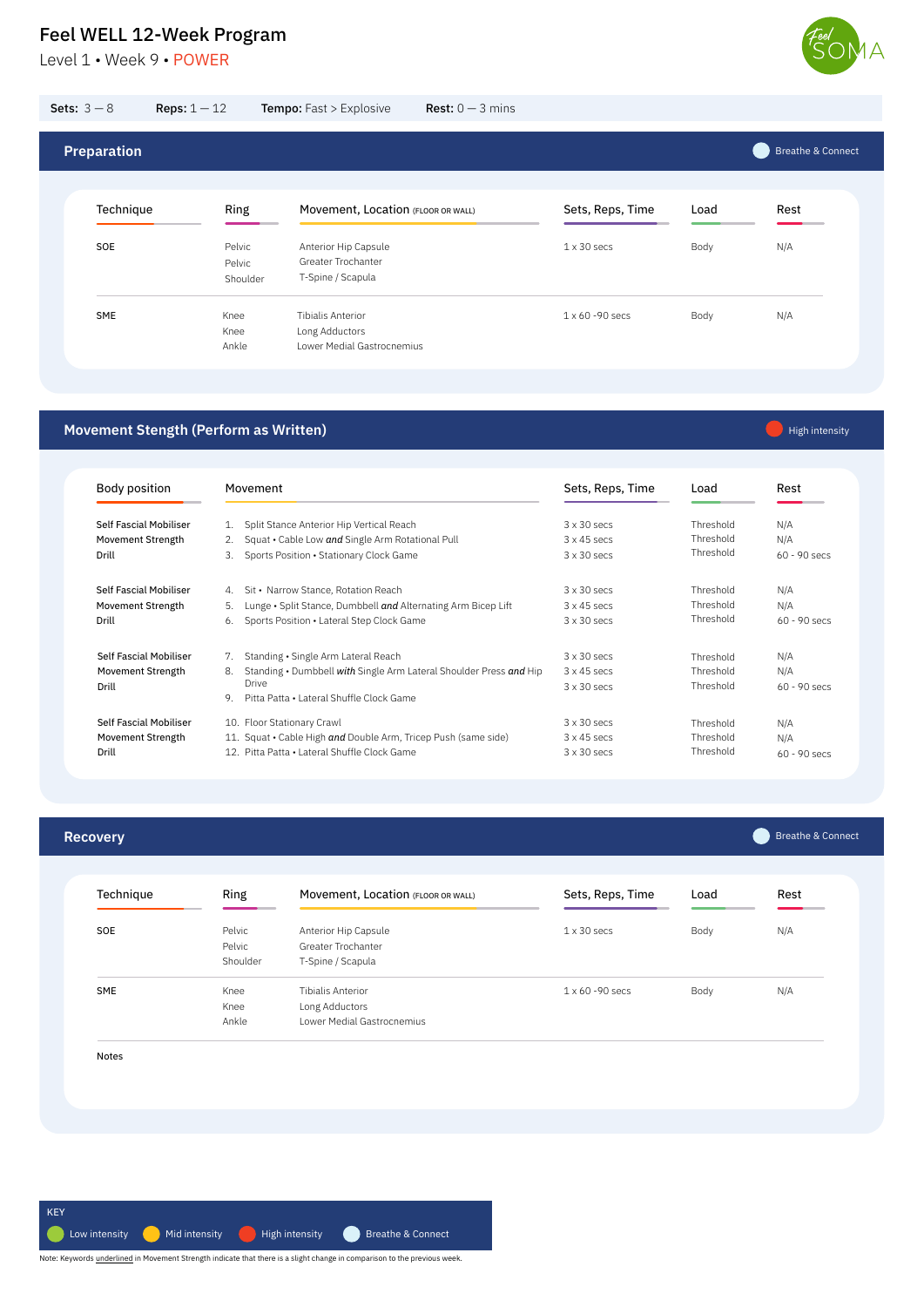Level 1 • Week 10 • POWER

![](_page_9_Picture_2.jpeg)

### **Recovery**

Breathe & Connect

| Technique | Ring                         | Movement, Location (FLOOR OR WALL)                              | Sets, Reps, Time   | Load | Rest |
|-----------|------------------------------|-----------------------------------------------------------------|--------------------|------|------|
| SOE       | Pelvic<br>Pelvic<br>Shoulder | Anterior Hip Capsule<br>Greater Trochanter<br>T-Spine / Scapula | $1 \times 30$ secs | Body | N/A  |

|       | Knee  | Long Adductors             |  |  |
|-------|-------|----------------------------|--|--|
|       | Ankle | Lower Medial Gastrocnemius |  |  |
|       |       |                            |  |  |
|       |       |                            |  |  |
|       |       |                            |  |  |
| Notes |       |                            |  |  |
|       |       |                            |  |  |
|       |       |                            |  |  |
|       |       |                            |  |  |
|       |       |                            |  |  |

### **Movement Stength (Perform as Written)**

High intensity

| <b>Sets:</b> $3 - 8$ | Reps: $1 - 12$               | <b>Tempo:</b> Fast > Explosive                                    | <b>Rest:</b> $0 - 3$ mins |                         |      |                              |
|----------------------|------------------------------|-------------------------------------------------------------------|---------------------------|-------------------------|------|------------------------------|
| <b>Preparation</b>   |                              |                                                                   |                           |                         |      | <b>Breathe &amp; Connect</b> |
| Technique            | Ring                         | Movement, Location (FLOOR OR WALL)                                |                           | Sets, Reps, Time        | Load | Rest                         |
| SOE                  | Pelvic<br>Pelvic<br>Shoulder | Anterior Hip Capsule<br>Greater Trochanter<br>T-Spine / Scapula   |                           | $1 \times 30$ secs      | Body | N/A                          |
| SME                  | Knee<br>Knee<br>Ankle        | Tibialis Anterior<br>Long Adductors<br>Lower Medial Gastrocnemius |                           | $1 \times 60 - 90$ secs | Body | N/A                          |

Body position Self Fascial Mobiliser Movement Strength Drill Movement 1. Floor Stationary Crawl 2. Squat • Cable Low *and* Double Arm Pull 3. Sports Position • Stationary Clock Game 3 x 30 secs 3 x 45 secs 3 x 30 secs Threshold Threshold Threshold N/A N/A 60 - 90 secs Sets, Reps, Time Load Rest Self Fascial Mobiliser Movement Strength Drill 4. Sit • Wide Stance, Rotation Reach 5. Lunge • Split Stance, Dumbbell *and* Diagonal Woodchop 6. Sports Position • Lateral Step Clock Game 3 x 30 secs 3 x 45 secs 3 x 30 secs Threshold Threshold Threshold N/A N/A 60 - 90 secs Self Fascial Mobiliser Movement Strength Drill Self Fascial Mobiliser Movement Strength Drill 7. Single Leg Balance, Rotational Reaches 8. Squat • Cable Low *and* Alternating Arm Bicep Lift 9. Pitta Patta • Lateral Shuffle Clock Game 10. Single Leg Step Around 11. Lunge • Single Leg Toe Down, Dumbbell *with* Alternating Arm Lateral Press *and* Hip Drive 12. Pitta Patta • Lateral Shuffle Clock Game 3 x 30 secs 3 x 45 secs 3 x 30 secs 3 x 30 secs 3 x 45 secs 3 x 30 secs Threshold Threshold Threshold Threshold Threshold Threshold N/A N/A 60 - 90 secs N/A N/A 60 - 90 secs

![](_page_9_Figure_10.jpeg)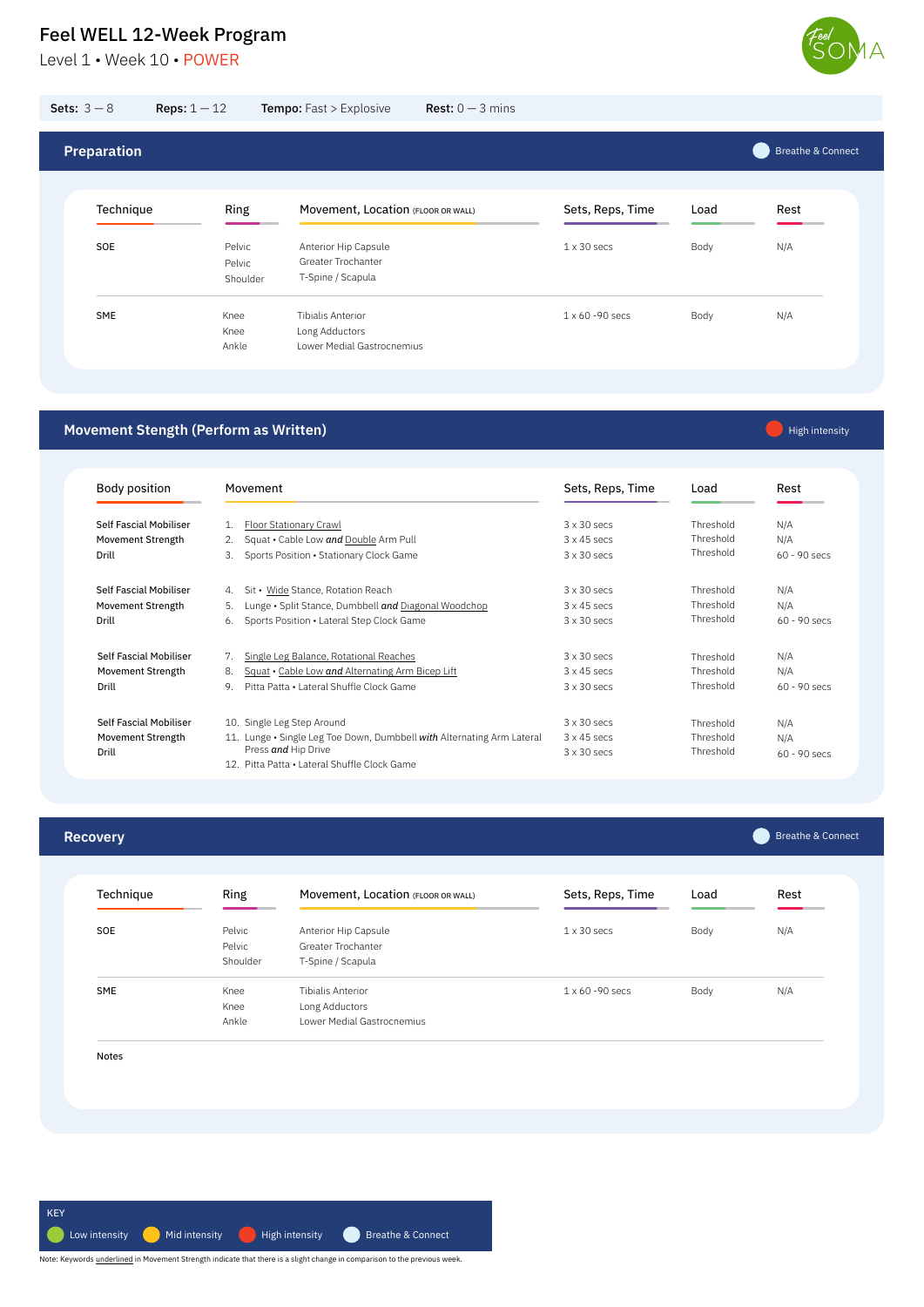Level 1 • Week 11 • POWER

![](_page_10_Picture_2.jpeg)

### **Recovery**

Breathe & Connect

| Technique | Ring                         | Movement, Location (FLOOR OR WALL)                              | Sets, Reps, Time   | Load | Rest |
|-----------|------------------------------|-----------------------------------------------------------------|--------------------|------|------|
| SOE       | Pelvic<br>Pelvic<br>Shoulder | Anterior Hip Capsule<br>Greater Trochanter<br>T-Spine / Scapula | $1 \times 30$ secs | Body | N/A  |

|       | Knee  | Long Adductors             |  |  |
|-------|-------|----------------------------|--|--|
|       | Ankle | Lower Medial Gastrocnemius |  |  |
|       |       |                            |  |  |
|       |       |                            |  |  |
|       |       |                            |  |  |
| Notes |       |                            |  |  |
|       |       |                            |  |  |
|       |       |                            |  |  |
|       |       |                            |  |  |
|       |       |                            |  |  |

### **Movement Stength (Perform as Written)**

High intensity

| <b>Sets:</b> $3 - 8$ | <b>Reps:</b> $1 - 12$        | <b>Tempo:</b> Fast > Explosive                                           | <b>Rest:</b> $0 - 3$ mins |                         |      |                              |
|----------------------|------------------------------|--------------------------------------------------------------------------|---------------------------|-------------------------|------|------------------------------|
| <b>Preparation</b>   |                              |                                                                          |                           |                         |      | <b>Breathe &amp; Connect</b> |
| Technique            | Ring                         | Movement, Location (FLOOR OR WALL)                                       |                           | Sets, Reps, Time        | Load | Rest                         |
| SOE                  | Pelvic<br>Pelvic<br>Shoulder | Anterior Hip Capsule<br><b>Greater Trochanter</b><br>T-Spine / Scapula   |                           | $1 \times 30$ secs      | Body | N/A                          |
| SME                  | Knee<br>Knee<br>Ankle        | <b>Tibialis Anterior</b><br>Long Adductors<br>Lower Medial Gastrocnemius |                           | $1 \times 60 - 90$ secs | Body | N/A                          |

Body position Self Fascial Mobiliser Movement Strength Drill Movement 1. Anterior Knee Drive *with* Rotation 2. Lunge • Split Stance, Cable Low *and* Single Arm Pull 3. Sports Position • Stationary Clock Game 3 x 30 secs 3 x 45 secs 3 x 30 secs Threshold Threshold Threshold N/A N/A 60 - 90 secs Sets, Reps, Time Load Rest Self Fascial Mobiliser Movement Strength Drill 4. Split Stance • Wide, Inner Hip Mobiliser 5. Squat • Dumbbell *with* Vertical Woodchop 6. Sports Position • Lateral Step Clock Game 3 x 30 secs 3 x 45 secs 3 x 30 secs Threshold Threshold Threshold N/A N/A 60 - 90 secs Self Fascial Mobiliser Movement Strength Drill Self Fascial Mobiliser Movement Strength Drill 7. Standing · Single Arm Lateral Reach 8. Squat • Cable Low and Double Arm Bicep Lift 9. Pitta Patta • Lateral Shuffle Clock Game 10. Prone Cross Leg Reach 11. Lunge • Single Leg Toe Down, Dumbbell *with* Single Arm Lateral Press *and* Hip Drive 12. Pitta Patta • Lateral Shuffle Clock Game 3 x 30 secs 3 x 45 secs 3 x 30 secs 3 x 30 secs 3 x 45 secs 3 x 30 secs Threshold Threshold Threshold Threshold Threshold Threshold N/A N/A 60 - 90 secs N/A N/A 60 - 90 secs

![](_page_10_Figure_10.jpeg)